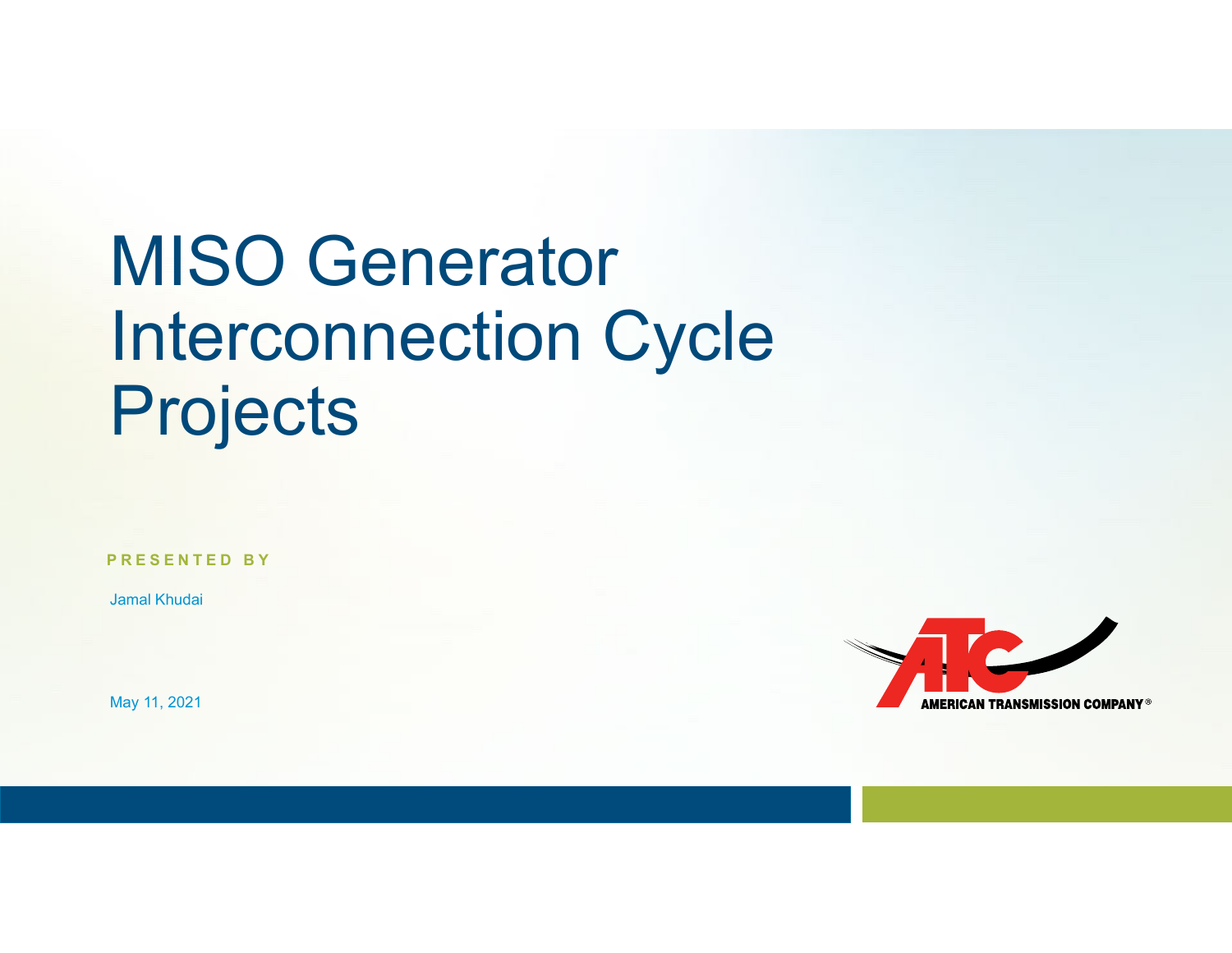### MISO Generator Interconnection Cycle **Projects**





#### **Purpose**

• Update on MISO Generator Interconnection "DPP-2018-Cycle" Projects

#### **Takeaways**

- •Capital Cost: \$40 million
- • Eleven (11) Interconnection Requests – moving to Generator Interconnection Agreement (GIA) phase
- •Total: 925 MW
- •Two (2) Interconnections at two New Substations
- •Nine (9) Interconnection at Existing Substations
- • Six (6) Network Projects
	- $\circ~$  Two (2) Transformer upgrades
	- $\circ~$  Four (4) line upgrades
- •Various Short Circuit and Ground Grid Related Upgrades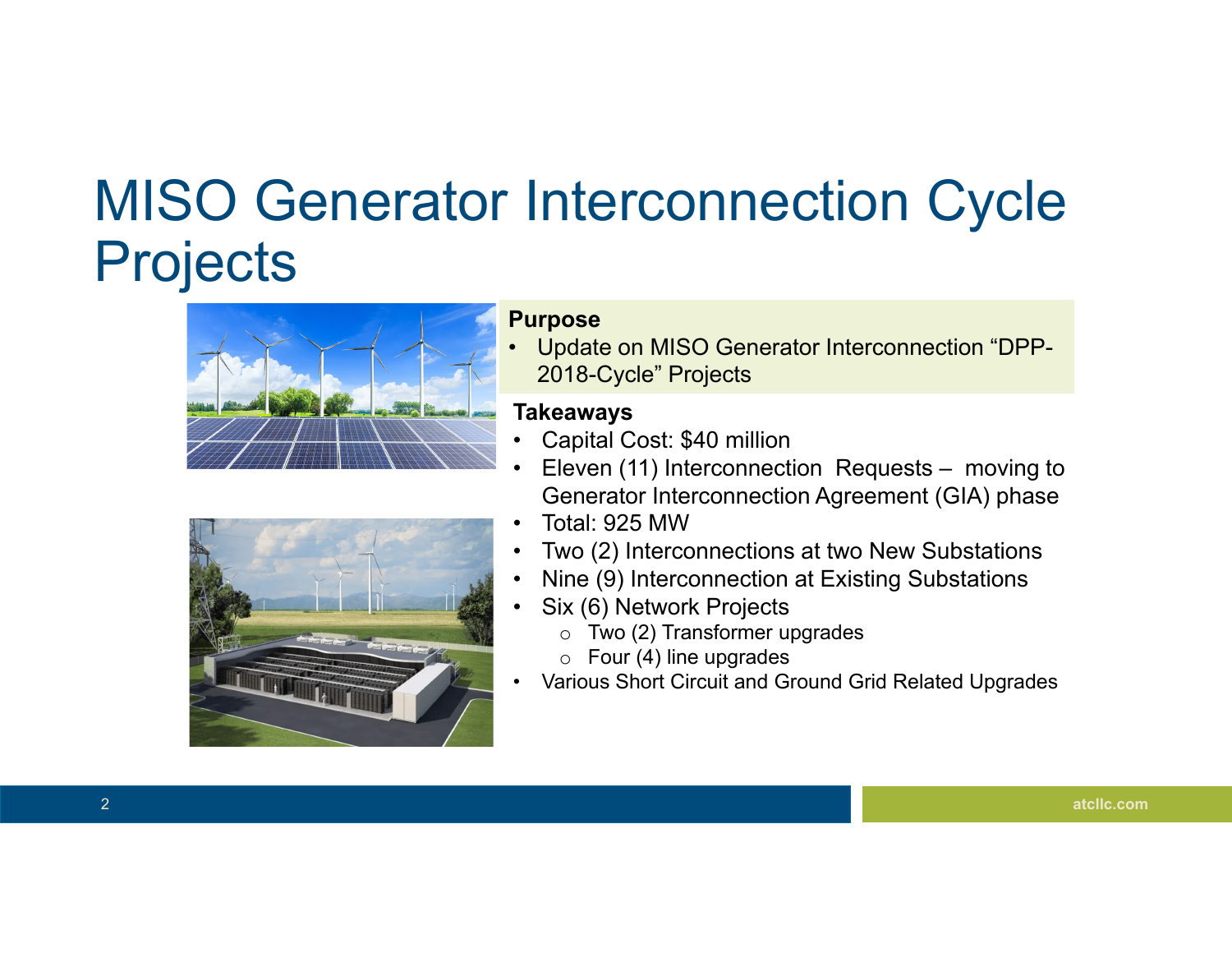### Cost Assigned to Each Interconnection

|                                                             | <b>MISO</b><br>ID | Name                                | Fuel           | <b>MW</b> | <b>Point of Interconnection</b>        | <b>Energy Resource Interconnection</b><br><b>Service Network Upgrades (\$)</b> |                                                         |                         | <b>Network</b><br>Resource<br>Interconnection<br>Service | Interconnection<br><b>Facilities</b> | <b>Total Cost of</b><br>Network                          |
|-------------------------------------------------------------|-------------------|-------------------------------------|----------------|-----------|----------------------------------------|--------------------------------------------------------------------------------|---------------------------------------------------------|-------------------------|----------------------------------------------------------|--------------------------------------|----------------------------------------------------------|
| No.                                                         |                   |                                     |                |           |                                        | Steady<br><b>State</b><br>Thermal<br>and<br>Voltage                            | <b>Dynamic</b><br>and<br><b>EMT</b><br><b>Stability</b> | <b>Short</b><br>Circuit | Network<br><b>Upgrades</b> (\$)                          | <b>TO Network</b><br>Upgrades (\$)   | Upgrades<br>(Exclude TOIF<br>& Affected<br>Systems) (\$) |
|                                                             | J986              | GSD Farming Co                      | <b>SOLAR</b>   | 150       | Port Edwards - Sand lake 138kV         | 5,093,272                                                                      | 0                                                       | 1,020,668               |                                                          | 6,740,635                            | 12,854,575                                               |
|                                                             | J1000             | Nelson Dewey Interconnection        | <b>SOLAR</b>   | 50        | Nelson - Lancaster 138-kV X-16         |                                                                                |                                                         |                         |                                                          | 6,441,458                            | 6,441,458                                                |
|                                                             | J1002             | Wautoma Interconnection             | SOLAR          | 99        | Wautoma 138 kV Switchyard              | 1,575,471                                                                      | $\Omega$                                                | 737,572                 |                                                          | 2,618,981                            | 4,932,024                                                |
| $\overline{4}$                                              | J1003             | North Beaver Dam<br>Interconnection | SOLAR          | 50        | North Beaver Dam 69kV                  | 0                                                                              | 0                                                       | 221,760                 |                                                          | 366,697                              | 588,457                                                  |
| 5                                                           | J1042             | Walworth 1 Solar Farm               | <b>SOLAR</b>   | 180       | North Lake Geneva 138 kV<br>Substation | 0                                                                              | 0                                                       | 220,000                 | 3,720,312                                                | 750,098                              | 4,690,410                                                |
|                                                             | J1101             | Two Creeks Storage                  | <b>STORAGE</b> | 20        | Kewaunee 138kV Substation              | 0                                                                              | 0                                                       | $\Omega$                |                                                          | 0                                    | $\overline{0}$                                           |
|                                                             | J1153             | Onion River Solar Project           | <b>SOLAR</b>   | 150       | Holland 138 kV Substation              |                                                                                | 0                                                       | 660,000                 |                                                          | 4,106,408                            | 4,766,408                                                |
|                                                             | J1154             | Crawfish River Solar Project        | <b>SOLAR</b>   | 75        | Jefferson 138 kV Substation (J818)     | 1,860,217                                                                      | $\Omega$                                                |                         |                                                          | $\Omega$                             | 1,860,217                                                |
|                                                             | J1171             | Springfield Solar                   | <b>SOLAR</b>   | 100       | Butternut 138 kV Substation            | O                                                                              | 0                                                       | 220,000                 |                                                          | 1,521,698                            | 1,741,698                                                |
| 10                                                          | J1183             | Garden Solar Phase II               | <b>SOLAR</b>   | 1.35      | Heritage Garden substation             | 0                                                                              | $\Omega$                                                | $\Omega$                |                                                          |                                      | $\overline{0}$                                           |
|                                                             | J1188             | North Rock Solar                    | <b>SOLAR</b>   | 50        | Sheepskin 69 kV Substation             |                                                                                | $\Omega$                                                | 220,000                 | 243,282                                                  | 1,362,993                            | 1,826,275                                                |
| Total (\$)                                                  |                   |                                     |                | 925       |                                        | 8,528,960                                                                      |                                                         | 3,300,000               | 3,963,594                                                | 23,908,968                           | 39,701,522                                               |
| Costs are based on DPP Phase 3 System Impact Studies Report |                   |                                     |                |           |                                        |                                                                                |                                                         |                         |                                                          |                                      |                                                          |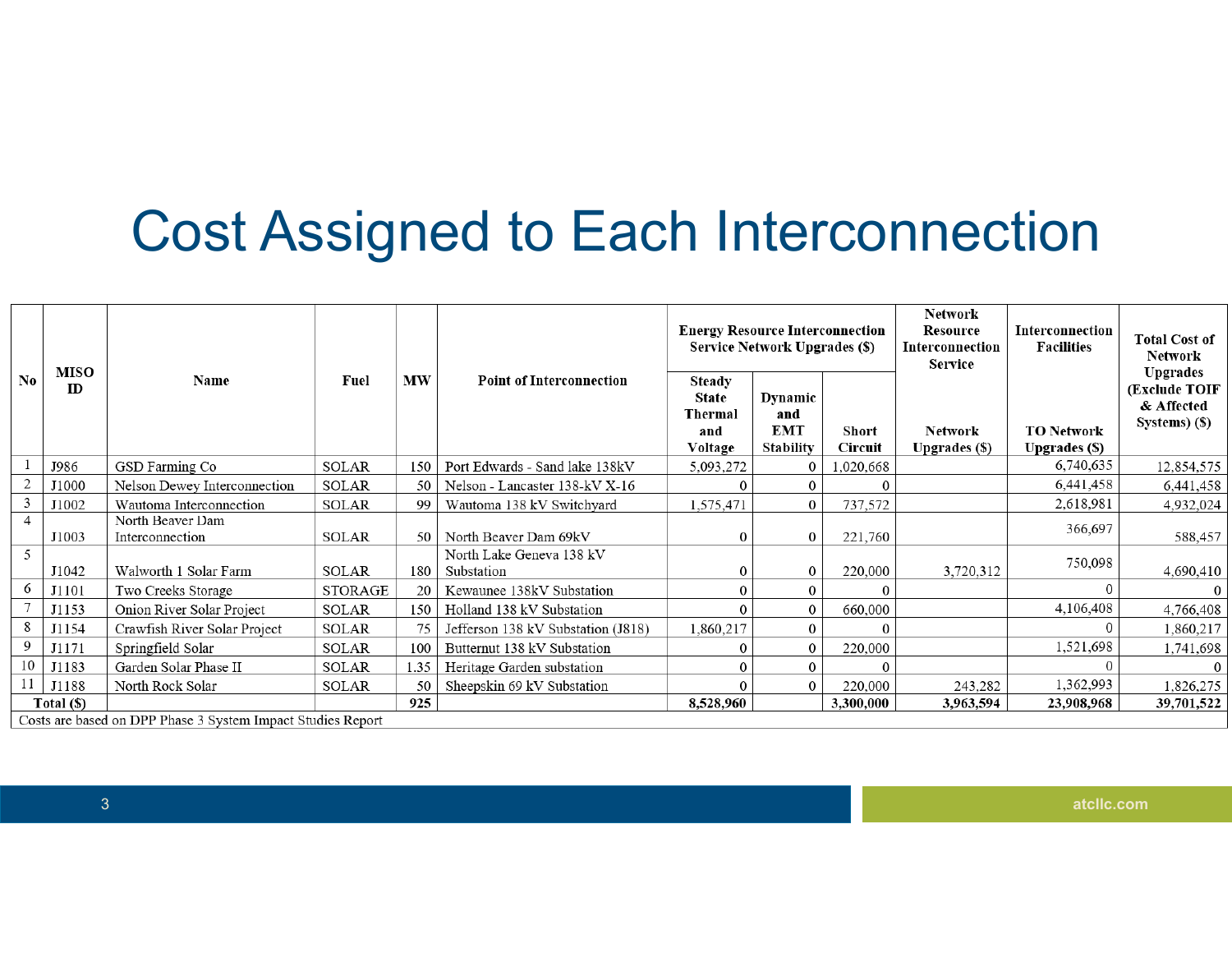#### Project Costs: Interconnection Substations

| Count | <b>Interconnections at New Substations</b>                       | <b>Cost</b> |
|-------|------------------------------------------------------------------|-------------|
|       | [J986] Interconnection Facility (7 Mile Creek 138-kV Substation) | 6,740,635   |
|       | [J1000 Interconnection Facility (New 138-kV Substation)          | 6,441,458   |
|       | Total                                                            | 13,182,093  |

| <b>Count</b> | <b>Interconnections at Existing Substations</b>                      | <b>Cost</b> |
|--------------|----------------------------------------------------------------------|-------------|
|              | J1002 Interconnection Facility (Wautoma 138-kV Substation)           | 2,618,981   |
| 2            | J1003 Interconnection Facility (North Beaver Dam 69-kV Substation)   | 366,697     |
| 3            | J1042 Interconnection Facility (North Lake Geneva 138-kV Substation) | 750,098     |
| 4            | J1101 Interconnection Facility (Kewaunee 138-kV Substation)          |             |
| 5            | J1153 Interconnection Facility (Holland 138-kV Substation)           | 4,106,408   |
| 6            | J11534 Interconnection Facility (Jefferson 138-kV Substation)        |             |
| 7            | J1171 Interconnection Facility (Butternut 138-kV Substation)         | 1,521,698   |
| 8            | J1183 Interconnection Facility (Heritage Garden 138-kV Substation    |             |
| 9            | J1188 Interconnection Facility (Sheepskin 69-kV Substation)          | 1,362,993   |
|              | Total                                                                | 10,726,875  |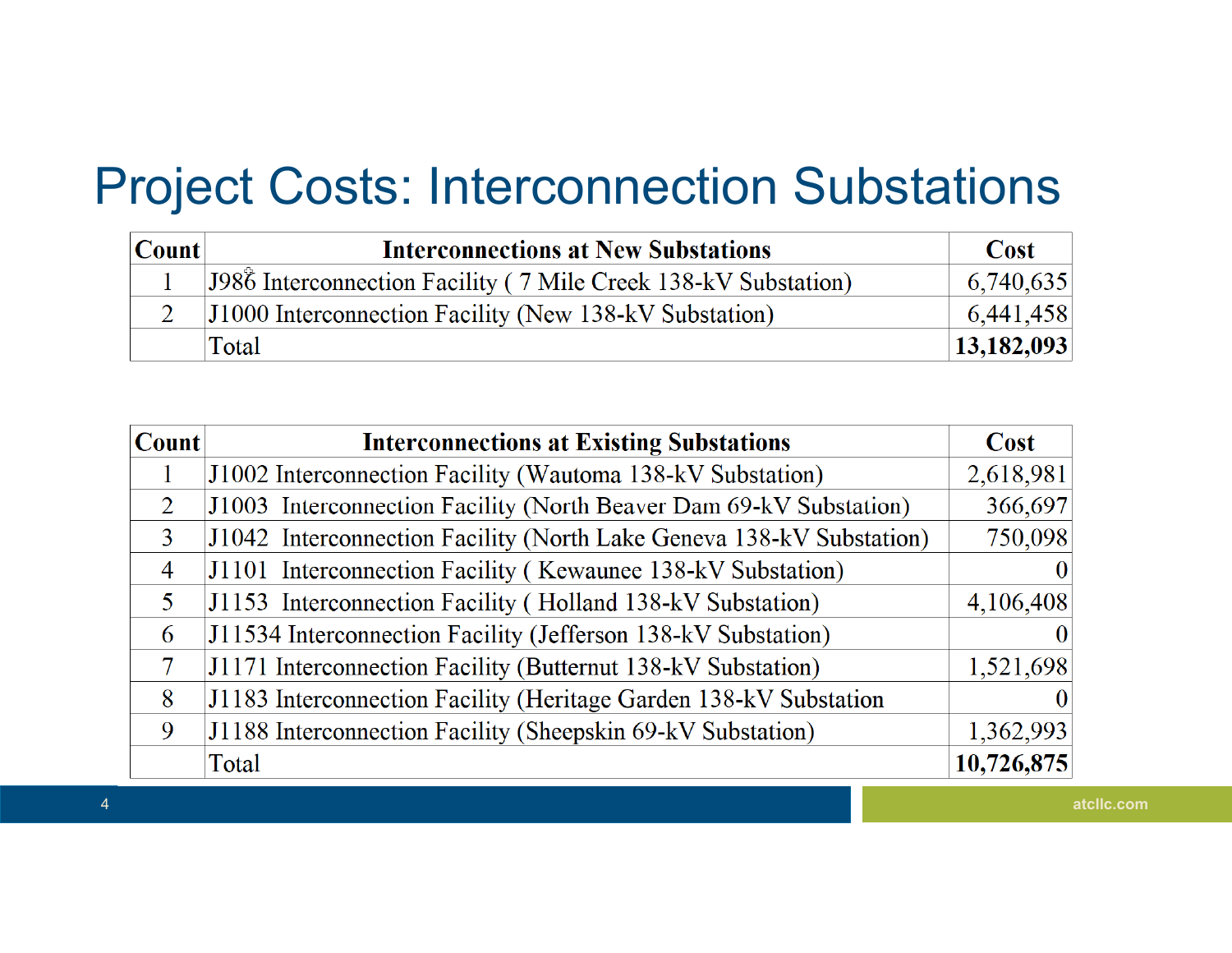# Project Costs: Transmission Upgrades

| <b>Network Upgrade</b>                                        | Type <sup>'</sup> | Cost       |
|---------------------------------------------------------------|-------------------|------------|
| Sand Lake 138/69 kV Transformer, Replacement                  | <b>ERIS</b>       | 3,105,696  |
| Crawfish River - Concord (9043) 138 kV, Uprate                | <b>ERIS</b>       | 902,919    |
| Jefferson - Crawfish River (6654) 138 kV, Uprate              | <b>ERIS</b>       | 957,298    |
| J986 POI – Port Edwards $(X-11)$ 138 kV, Uprate               | <b>ERIS</b>       | 584,677    |
| Wautoma 138/69 kV Transformer, Replacement                    | <b>ERIS</b>       | 2,978,370  |
| North Lake Geneva Tap - Burlington (6541) 138 kV, Reconductor | <b>NRIS</b>       | 3,963,594  |
| Short Circuit / Ground Grid related upgrades as single bucket | <b>ERIS</b>       | 3,300,000  |
| <b>Total</b>                                                  |                   | 15,792,554 |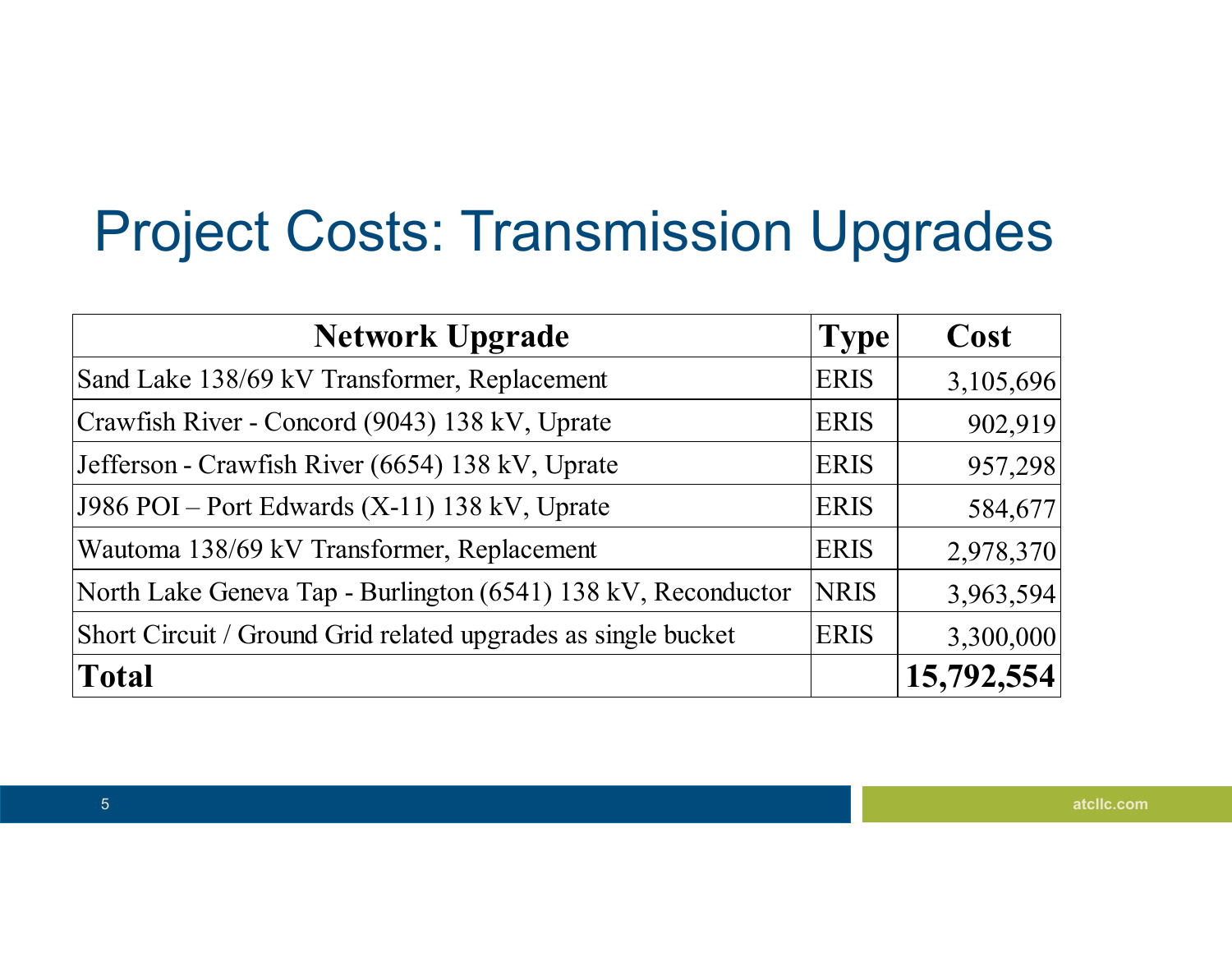

**Proprietary & Confidential Information atcllc.com**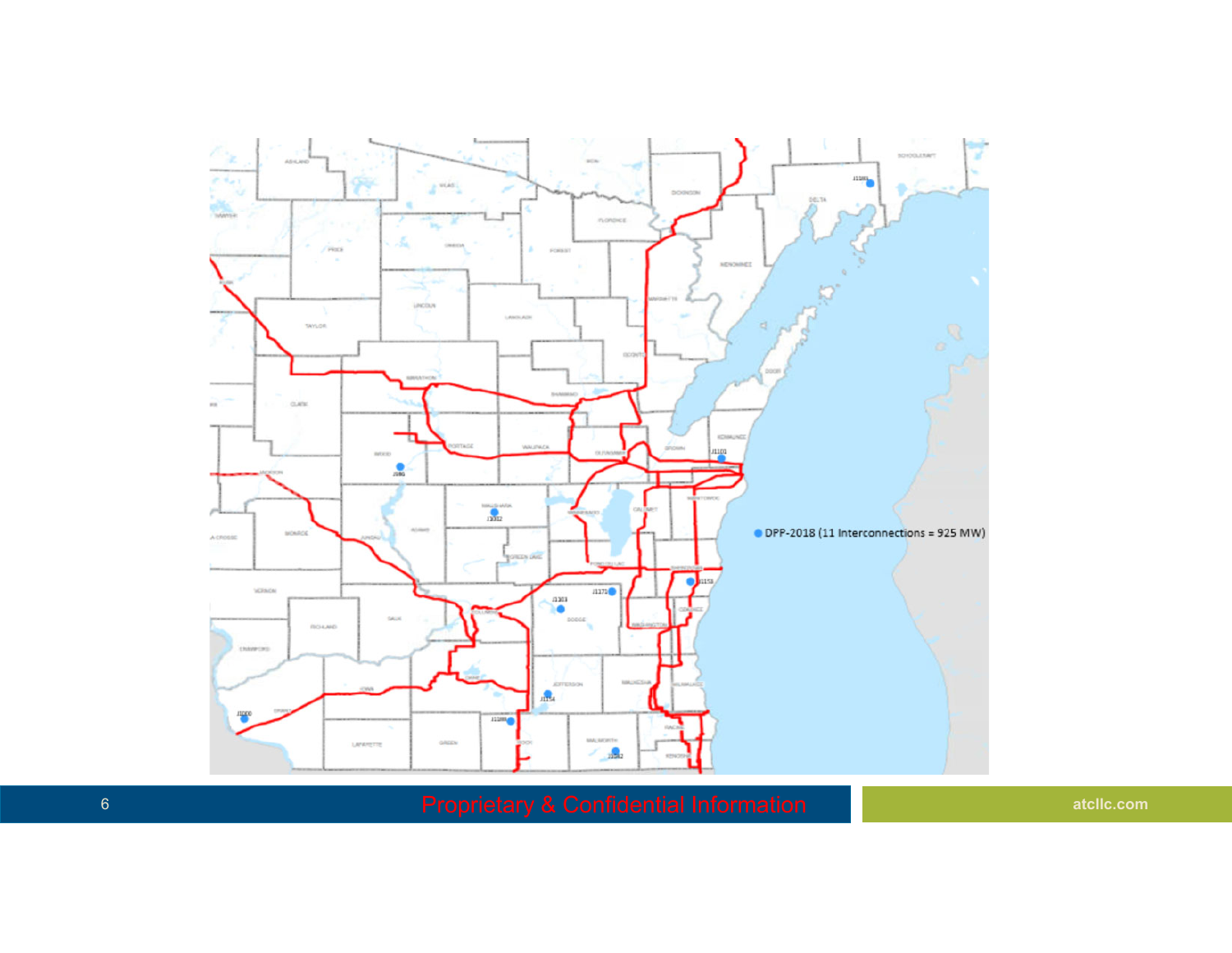### In Progress: MISO Generation Interconnection Cycles

- DPP-2019-Cycle : Phase 2 almost complete
- DPP-2020-Cycle: Phase 1 in progress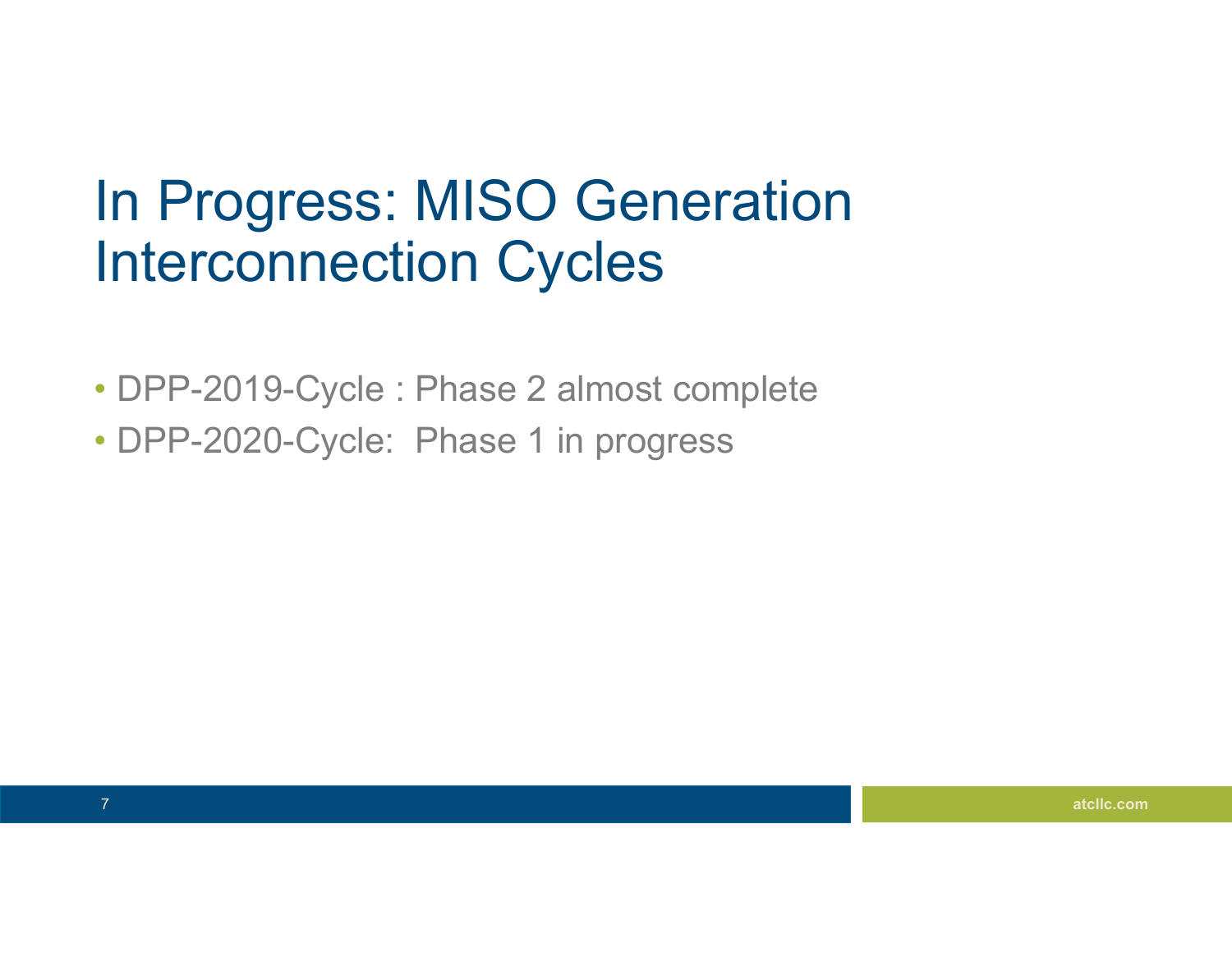## Contact Information

- Jamal Khudai (jkhudai@atcllc.com)
- Paul Walter (pwalter@atcllc.com)